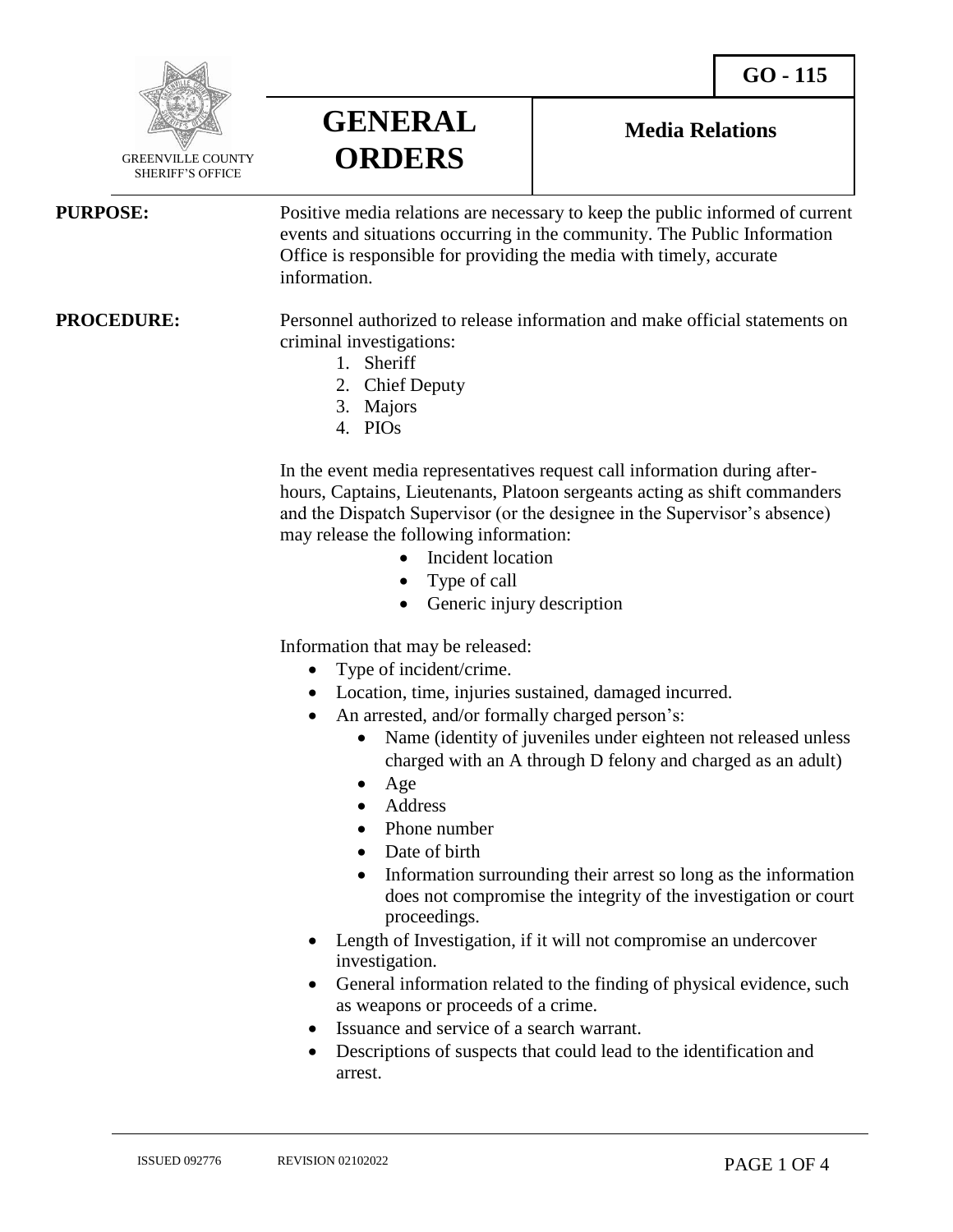- Fugitive cases may require wide publicity. The circumstances and facts in each case will be the controlling factors in deciding to publicize or not to publicize the case.
- If a Sheriff's Office employee resigns while he or she is subject of an internal investigation, that fact may be released.
- Sheriff's Office personnel involved in traffic collisions.
- Names of deputies fatally injured, only after notifying the next of kin.
- Names of deputies involved in officer involved shootings, only at the conclusion of SLED and the Solicitor's Office's investigations.
- Dash cam footage
- Body cam footage only by the Sheriff, or his designee, and at the Sheriff's discretion.

Information that **MAY NOT** be released:

- Information that can jeopardize successful conclusion of an investigation.
- Identity of juveniles (under eighteen years of age, unless charged with an A through D felony and charged as an adult). **EXCEPTION:** Missing, runaway or a juvenile who is in danger or presents an imminent threat to the public or themselves.
- Identity of witnesses or informants.
- Identity of victims.

In some cases victims publicize incidents on their own free will, making their identity public knowledge, and in these cases, a victim's identity may be confirmed or not confirmed.

In death investigations, a victim's identity may be made only after the identity has first been released by the coroner's office.

- Existence of statements, admissions, or confessions by suspects, victims, or witnesses.
- Results of examinations or tests, or refusal by accused to take them.
- Non-conviction data.
- Amount of money taken in criminal incidents.
- Suspect's driver's license numbers and social security numbers.
- Reasons for a member of this office resigning.
- Comments on pending civil litigation or comments on resolved civil litigation if the comments would violate a court order or state and/or federal law.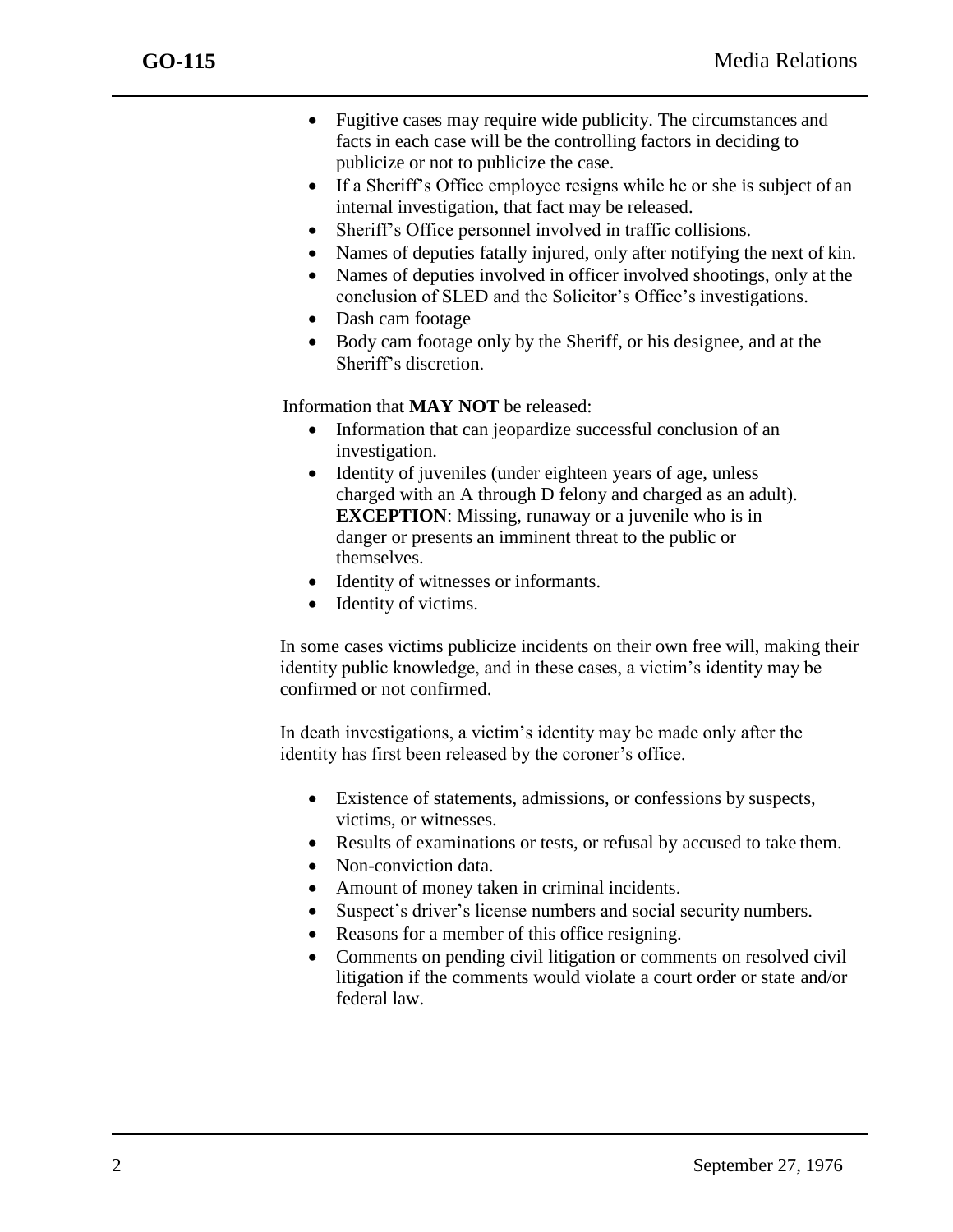| <b>AGENCY</b>            |                                                                                                                                                                                                                                                                                                                                                                                                                                                                                                |
|--------------------------|------------------------------------------------------------------------------------------------------------------------------------------------------------------------------------------------------------------------------------------------------------------------------------------------------------------------------------------------------------------------------------------------------------------------------------------------------------------------------------------------|
| <b>RESPONSIBILITIES:</b> |                                                                                                                                                                                                                                                                                                                                                                                                                                                                                                |
| 1.                       | If the Sheriff's Office is the primary investigating agency, the Sheriff's<br>Office is responsible for making releases and statements.                                                                                                                                                                                                                                                                                                                                                        |
|                          | 2. If the Sheriff's Office is assisting another agency that is the primary<br>investigation agency, the Sheriff's Office shall refer inquiries for<br>information to that agency. This office may release information<br>pertaining to independent action taken during the investigation.                                                                                                                                                                                                      |
|                          | 3. When the Sheriff's Office is conducting a criminal investigation jointly<br>with other agencies, a spokesperson will be appointed to release<br>information concerning the investigation through a prearranged<br>agreement among all agencies involved.                                                                                                                                                                                                                                    |
| <b>NEWS RELEASES:</b>    | Press releases are to be formulated and disseminated on an as-needed<br>basis. Subjects for release include announcement of new services or<br>programs, Sheriff's Office incidents, official statements and conclusions<br>of investigations. All area news media agencies are to be included in any<br>distribution of news releases to ensure equal access. No media outlet will<br>be denied access to a media release if they can provide proper credentials.                             |
| <b>SOCIAL MEDIA:</b>     | In law enforcement, communication is key and social media can be a<br>useful tool to assist in providing and gathering valuable information to<br>and from the public when it comes to criminal activity. In addition, social<br>media is also utilized as a community outreach tool to share information.                                                                                                                                                                                     |
|                          | The Public Information Office administers the social media<br>platforms and may use such platforms to provide and gather information<br>to and from the public as it relates to matters concerning the Sheriff's<br>Office. In addition, social media may be utilized to disseminate<br>information to the public from a community outreach standpoint. All<br>requests for social media posts must come through the Public Information<br>Office.                                             |
| <b>CRIME SCENES:</b>     | The following are guidelines related to the media and active crime scenes:<br>1. At any large-scale crime scene, or one of long duration, the Public<br>Information Officer shall respond to facilitate media activities.<br>2. When access into a crime scene is restricted, after properly identifying<br>themselves, media personnel are to be granted access into the outer<br>perimeter. Proper identification is defined as a valid media<br>identification card issued by their agency. |
|                          | In public places and places where the press may otherwise lawfully<br>3.<br>be, no member of this Office is to take any action to prevent or<br>interfere with the news media in photographing or televising an event,<br>a suspect, an accused or any other person or thing. The exception to<br>this is when the presence of a camera crew could compromise the<br>integrity of an investigation.                                                                                            |